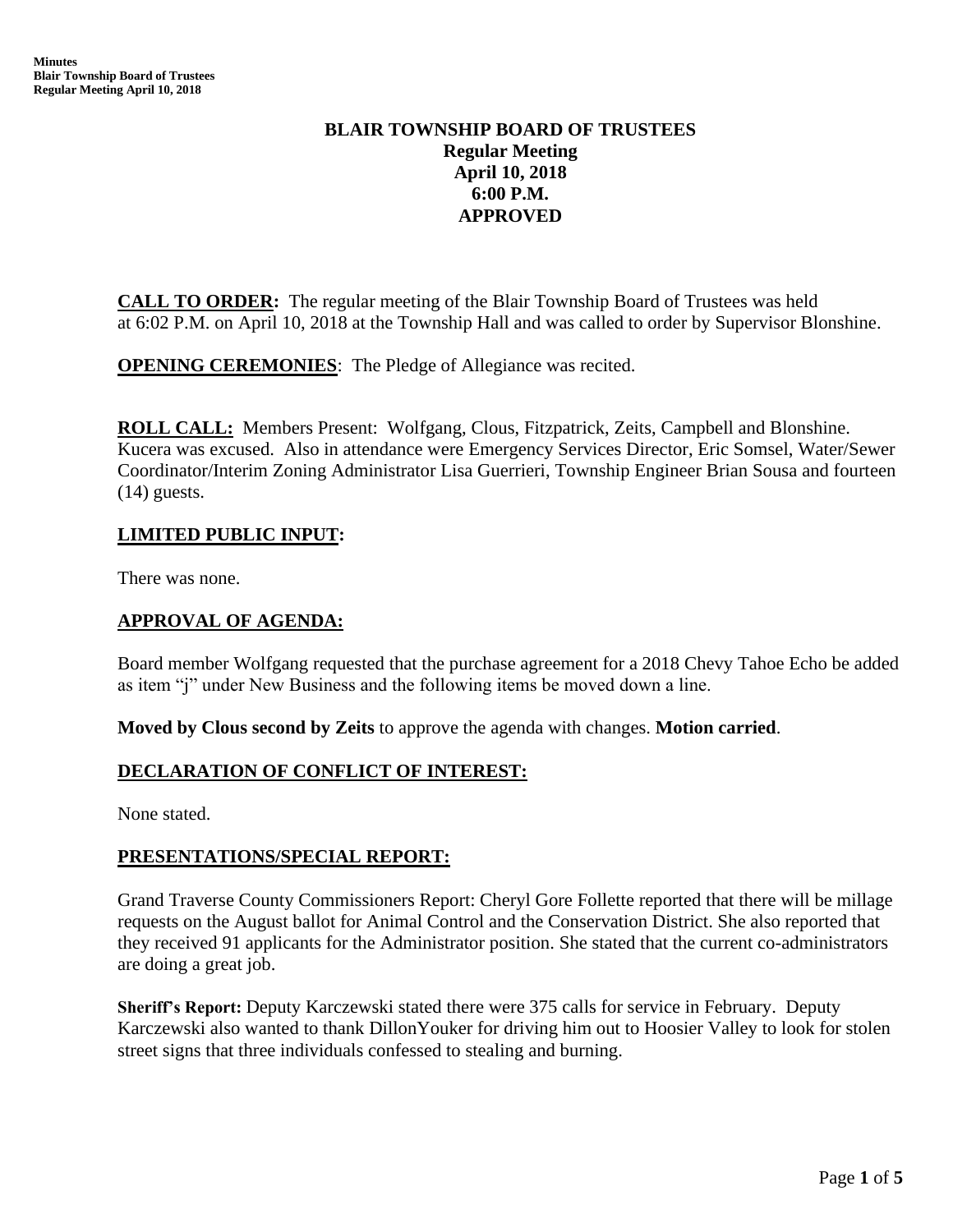**EMS Report:** Director of Emergency Services, Eric Somsel presented a sample of the new fire gear and explained the benefits this gear provides, the truck committee has been doing research for a new fire truck and tours of manufacturers have been scheduled. Paradise Township Emergency Services is staffed and up and running.

**Grand Traverse County Road Commission:** Grand Traverse County Road Commissioner Andy Marek reported that construction will begin April 16, 2018 on S. Airport Rd. between Veterans Dr. to US 31. One lane will be open in both directions. He also reported that construction on Fall Rd and Duck Lake Rd. will start in the next week or two.

**Wade-Trim Report:** Brian Sousa, Wade Trim, gave an update on the iron removal facility.

**Supervisor's Report**: Supervisor Blonshine reported that Sunday April 22, from 11-4 at Twin Lakes/Gilbert Lodge is an Earth Day event and Saturday April 28, from 10-2 at Blair Township is National Prescription Drug Take Back Day.

## **CONSENT CALENDAR**

| <b>FUND</b>         | <b>CHECK NUMBERS</b> | <b>TOTALS</b> | <b>REPORTS</b>                   |
|---------------------|----------------------|---------------|----------------------------------|
| Pooled Operating    | #1460-1531           | 101,086.40    | <b>Emergency Services Report</b> |
| Trust & Agency Fund | #1001                | 1,050.00      | Water Dept. Report               |
| Tax Account         | $# - 0 -$            | $-0-$         | <b>Zoning Report</b>             |
| Payroll             | #1070-1083           | 19,784.47     | <b>Minutes Regular Meeting</b>   |
| Direct Deposits/EFT |                      | 63,954.75     | May 8, 2018                      |

 **Moved by Clous second by Wolfgang** to approve the consent calendar. **Motion carried.**

## **UNFINSHED BUSINESS:**

There was none.

## **NEW BUSINESS:**

## **a. Closed Session with Township Attorney to Discuss Employee Issue**

## **Moved by XXXXXX second by XXXXXXX**

Went into closed session at 6:25 pm. Came out of closed session at 7:18pm.

**Moved by Clous second by Zeits** to come out of close session. **Yes:** Blonshine, Wolfgang, Kucera, Fitzpatrick, Zeits and Clous. **No:** None. **Motion carried.**

**Moved by Clous second by Wolfgang** to approve the minutes of the closed session. **Yes:** Kucera. Fitzpatrick, Zeits, Wolfgang, Blonshine and Clous. **No:** None. **Motion carried.** Recessed @ 7:20pm.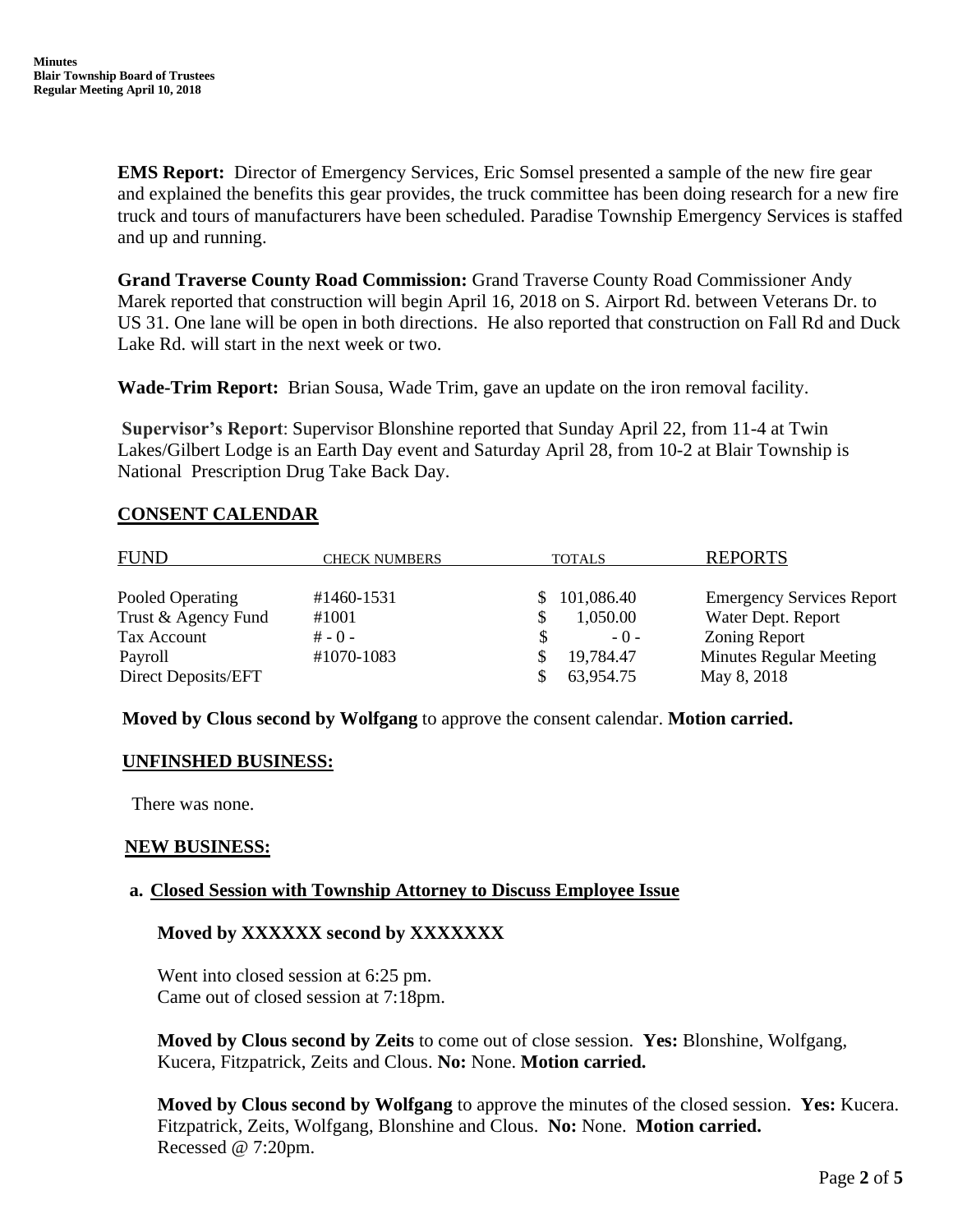Reconvened @ 7:26.

#### **b. Public Hearing Zoning Ordinance Amendment #104-05-18-01**

Public Hearing Notice was published on 5/29/2018

Public Hearing opened @ 7:40pm.

No public comment.

Public Hearing closed @ 7:41pm.

Trustee Kucera stated that some older mobile homes are in better shape than a 5-10 year old mobile home.

**Moved by Fitzpatrick second by Clous** to approve proposed amendments to the Blair Township Zoning Ordinance #104-05-18-01 to Article 2 Section 2.02, Article 9 section 9.02, Article 16, Section 16.02 and Article 25 Section 25.03 as recommended by the Planning Commission. **Yes:**  Zeits, Fitzpatrick, Blonshine, Clous and Wolfgang. **No:** Kucera. **Motion carried.**

## **c. Public Hearing Adoption of Ordinance 142-18 Addressing Floodplain Management Provisions of the State Construction Code**

Public Hearing Notice was published on 6/1/2018.

Public Hearing opened @ 7:42pm.

No public comment.

Public Hearing closed @ 7:44pm.

**Moved by Wolfgang second by Clous** to adopt ordinance 142-18 Addressing Floodplain Management Provisions of the State Construction Code. **Yes:** Kucera , Blonshine, Clous, Wolfgang, Fitzpatrick and Zeits. **No:** None. **Motion carried.**

## **d. Resolition #20185-03 Intergovernmental Agreement to Manage Floodplain Development for the National Flood Insurance Program**

**Moved by Wolfgang second by Fitzpatrick** to adopt Resolution #2018-03 Intergovernmental Agreement to Manage Floodplain Development for the National Flood Insurance Program.  **Yes:** Kucera, Clous, Fitzpatrick, Wolfgang, Zeits and Blonshine. **No:** None. **Motion carried.**

#### **e. Water System Asset Management Plan-Water Rate Analysis Brian Sousa, Wade Trim**

Brian Sousa Township Engineer reported on Blair Townships Water System Asset Management Plan and Water Rate Analysis.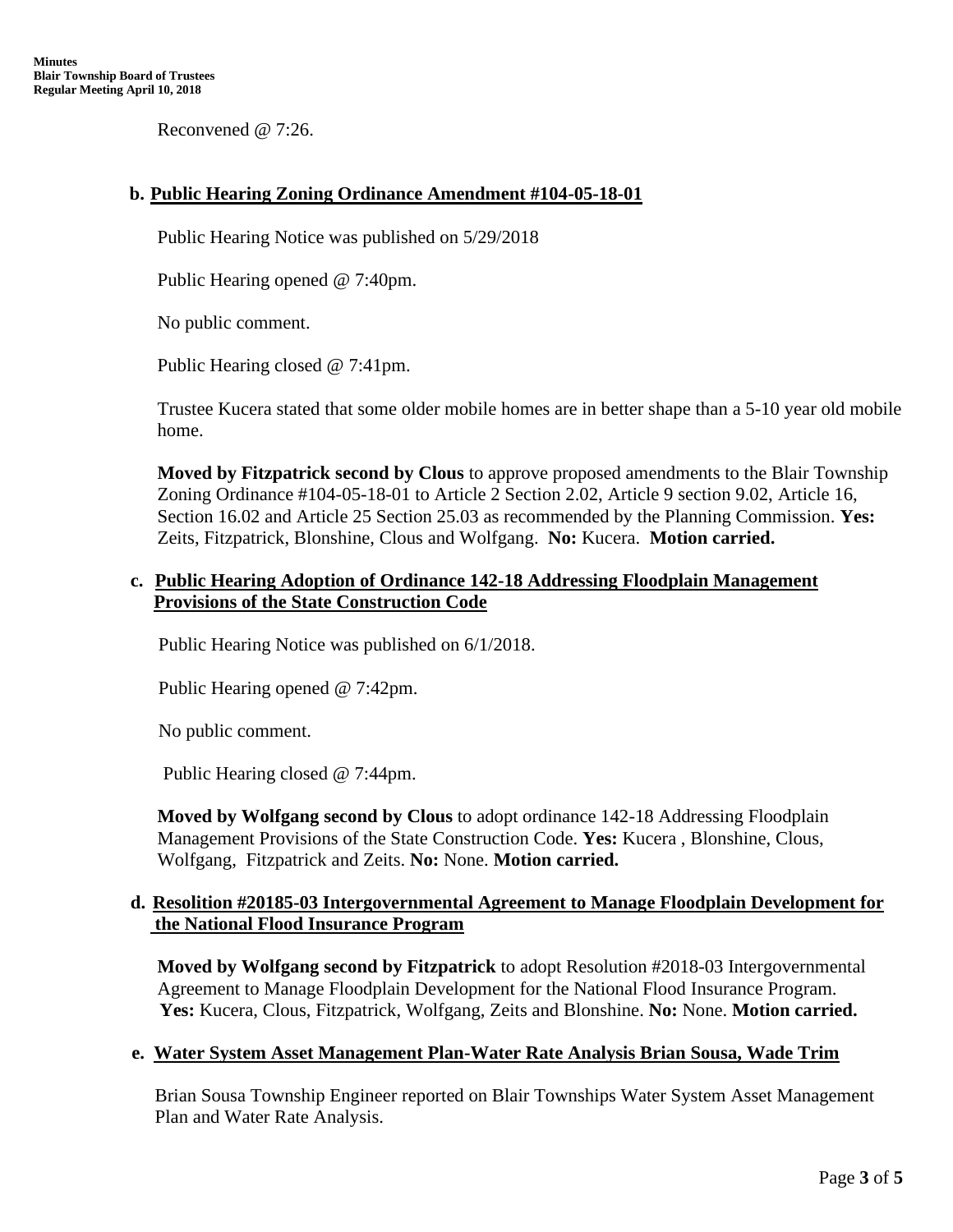## **f. Bid Process for Iron Removal Plant**

 Brian Sousa explained how the entire bid process will work and stated that Wade Trim will manage it.

## **g. Contract with Fieldwork Services-Aaron Plowman/Nancy Blanke**

 **Moved by Clous second by Fitzpatrick** to approve contract with Fieldwork Service as presented for the 2018-2019 fiscal year in the amount of \$27,000.00 for field appraisal, parcel review, assistance with personal property statements and attendance at two Board of Review meetings. **Yes:** Wolfgang, Fitzpatrick, Blonshine, Zeits, Campbell and Clous. **No:** None. **Motion carried.**

## **h. Recommendation from Benefit Broker/Consulting Services Committee**

 **Moved by Wolfgang second by Fitzpatrick** to continue our current healthcare coverage with Priority Health through Front Street Insurance. **Yes:** Wolfgang, Clous, Blonshine, Campbell, Zeits and Fitzpatrick**. No:** None. **Motion carried.**

 **Moved by Wolfgang second by Fitzpatrick** to bundle Dental and Vision Insurance with Principal and choose a carrier for Short Term, Long Term Disability and Life Insurance when rates are available. **Yes:** Clous, Fitzpatrick, Zeits, Wolfgang, Blonshine and Campbell. **No:** None. **Motion carried.**

## **i. EMS Budget Amendment**

 **Moved by Fitzpatrick second by Zeits** to approve the EMS Budget amendment moving \$30,000.00 from Contingency to Capital Outlay and \$10,000.00 from Equipment to Capital Outlay for the purchase of a 2018 Chevy Tahoe Echo unit. **Yes:** Zeits, Fitzpatrick, Campbell, Blonshine, Wolfgang and Clous. **No:** None: **Motion carried.**

## **j. Quote on 2018 Chevy Tahoe Echo**

 **Moved by Wolfgang second by Fitzpatrick** to approve the purchase of a 2018 Chevy Tahoe Echo unit not to exceed \$49,646.31. **Yes:** Blonshine, Fitzpatrick, Zeits, Wolfgang, Campbell and Clous. **No:** None. **Motion carried.**

## **k. Proposal from Rehmann for Review of Chart of Accounts**

 **Moved by Campbell second by Fitzpatrick** to approve the proposal From Rehmann Robson for review of current chart of accounts and establishment of a new chart of accounts in compliance with state requirements not to exceed \$4,500.00.**Yes:** Campbell, Fitzpatrick, Clous, Zeits, Blonshine and Wolfgang. **No:** None. **Motion carried.**

## **l. PC Request to have Township Attorney Review Zoning Ordinance Amendment #104-05-18-01**

**Moved by Blonshine second by Wolfgang** to send ordinance #104-05-18-01 to Attorney for